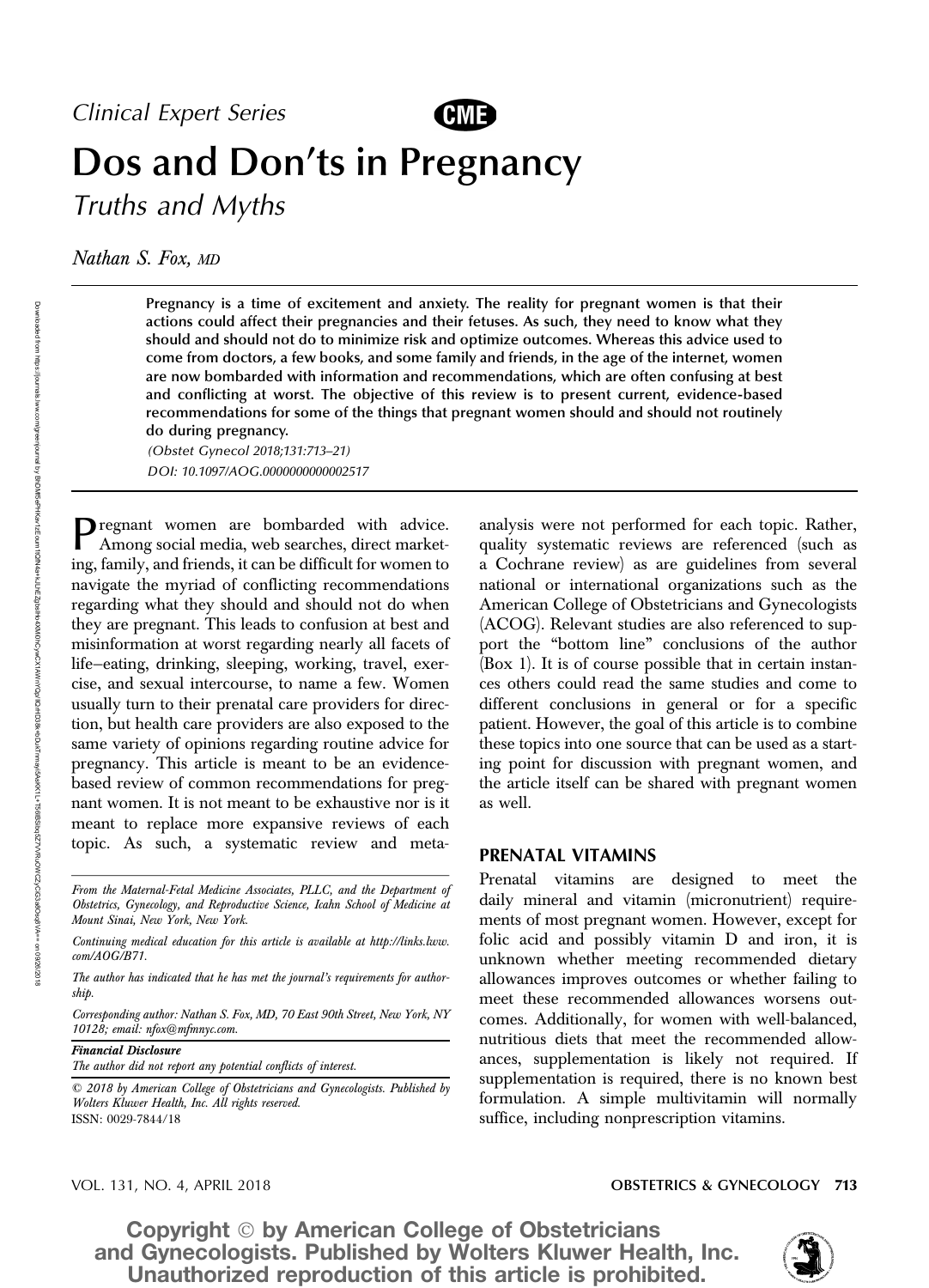A Cochrane review of randomized trials in lowand middle-income countries where micronutrient deficiencies are common found that micronutrient supplementation reduced the risk of low birth weight and small for gestational age, but there were no other differences in maternal or neonatal outcomes.<sup>1</sup> These trials are likely not generalizable to higher income countries. For this reason, health authorities in the United Kingdom do not recommend supplementation aside from folic acid in the first trimester and vitamin D throughout pregnancy.

Folic acid deficiency is associated with fetal neural tube defects; therefore, women who do not consume at least 400–800 micrograms of folic acid daily should be advised to take folic acid supplementation from prepregnancy until the end of the first trimester.2 Women with a history of a fetal neural tube defect should take  $4,000$  micrograms  $(4 \text{ mg})$  daily.<sup>2</sup>

Iron supplementation is advised as a result of the risk of maternal anemia at birth.<sup>3</sup> However, if dietary iron is adequate (30 mg/d) and anemia is part of routine prenatal screening (which it usually is in the United States), there is no known benefit to supplemental iron in the absence of anemia.

Vitamin D deficiency is associated with several adverse outcomes such as preterm birth and preeclampsia, but it is currently unknown whether supplementation improves outcomes. $4-6$  The National Academy of Medicine (previously known as the Institute of Medicine) recommends that all women younger than 70 years consume 600 international units of vitamin D daily and recommends the same for pregnant women.<sup>5</sup> Currently, ACOG does not recommend routine screening for vitamin D deficiency nor does it recommend supplementation beyond the dose in a standard prenatal vitamin (usually 200–600 international units).6

The recommended daily allowance of calcium for women age 19–50 years is 1,000 mg/d, including during pregnancy.<sup>5</sup> For women with low calcium intake, calcium supplementation has been shown to reduce the incidence of hypertensive disorders of pregnancy<sup>7</sup> but not the incidence of other adverse outcomes.<sup>8</sup> Therefore, women should be sure to consume through diet or supplements at least 1,000 mg of calcium per day. Most multivitamins and prenatal vitamins have only approximately 200–300 mg of calcium.

#### NUTRITION AND WEIGHT GAIN

The National Academy of Medicine recommends weight gain in pregnancy based on the prepregnancy body mass index (calculated as weight (kg)/[height  $(m)$ <sup>2</sup>; Table 1).<sup>9</sup> These recommendations are supported by mostly retrospective data showing a direct correlation between maternal weight gain and birth weight. Several observational studies have shown that weight gain below or above the National Academy of Medicine recommendations is associated with adverse pregnancy outcomes. One recent meta-analysis demonstrated that weight gain below the National Academy of Medicine recommendations is associated with a higher risk of preterm birth and small-forgestational-age newborns; weight gain above the National Academy of Medicine recommendations is associated with a higher risk of macrosomia and cesarean delivery.<sup>10</sup>

Women are also advised to eat an additional 350– 450 calories per day in the second and third trimesters. It is unclear whether women need to consume additional calories in the first trimester. However, these recommendations as well as the baseline caloric requirements are highly dependent on a woman's activity level, her height and weight, and her own metabolism history. Therefore, recommendations need to be individualized. General dietary recommendations for women should include eating plenty of fruits and vegetables, whole grains, dairy, and a variety of proteins. A good nutrition resource for pregnant women is a website run by the U.S. Department of Agriculture, [www.choosemyplate.gov](http://www.choosemyplate.gov/).

For women who eat well-balanced diets with adequate caloric intake yet have weight gain below or above the National Academy of Medicine recommendations, it is unknown whether they should increase or decrease their intake to meet the National Academy of Medicine weight gain recommendations. Because those recommendations were derived from observational data, they should be used as a general guide and not as an overriding requirement.

### ALCOHOL

High alcohol intake in pregnancy has been associated with fetal malformations and developmental delays,

Table 1. National Academy of Medicine\* Recommendations for Weight Gain in Pregnancy

| Prepregnancy BMI Category<br>(kg/m <sup>2</sup> ) | Recommended Weight<br>Gain (lbs) |
|---------------------------------------------------|----------------------------------|
| Underweight (less than 18.5)                      | 28-40                            |
| Normal weight (18.5-24.9)                         | $25 - 35$                        |
| Overweight (25.0-29.9)                            | $15 - 25$                        |
| Obese (30 or greater)                             | $11 - 20$                        |

BMI, body mass index.

\* Previously known as the Institute of Medicine.

#### 714 Fox Dos and Don'ts in Pregnancy **Contains a Container Container Container Container Container Container Container**

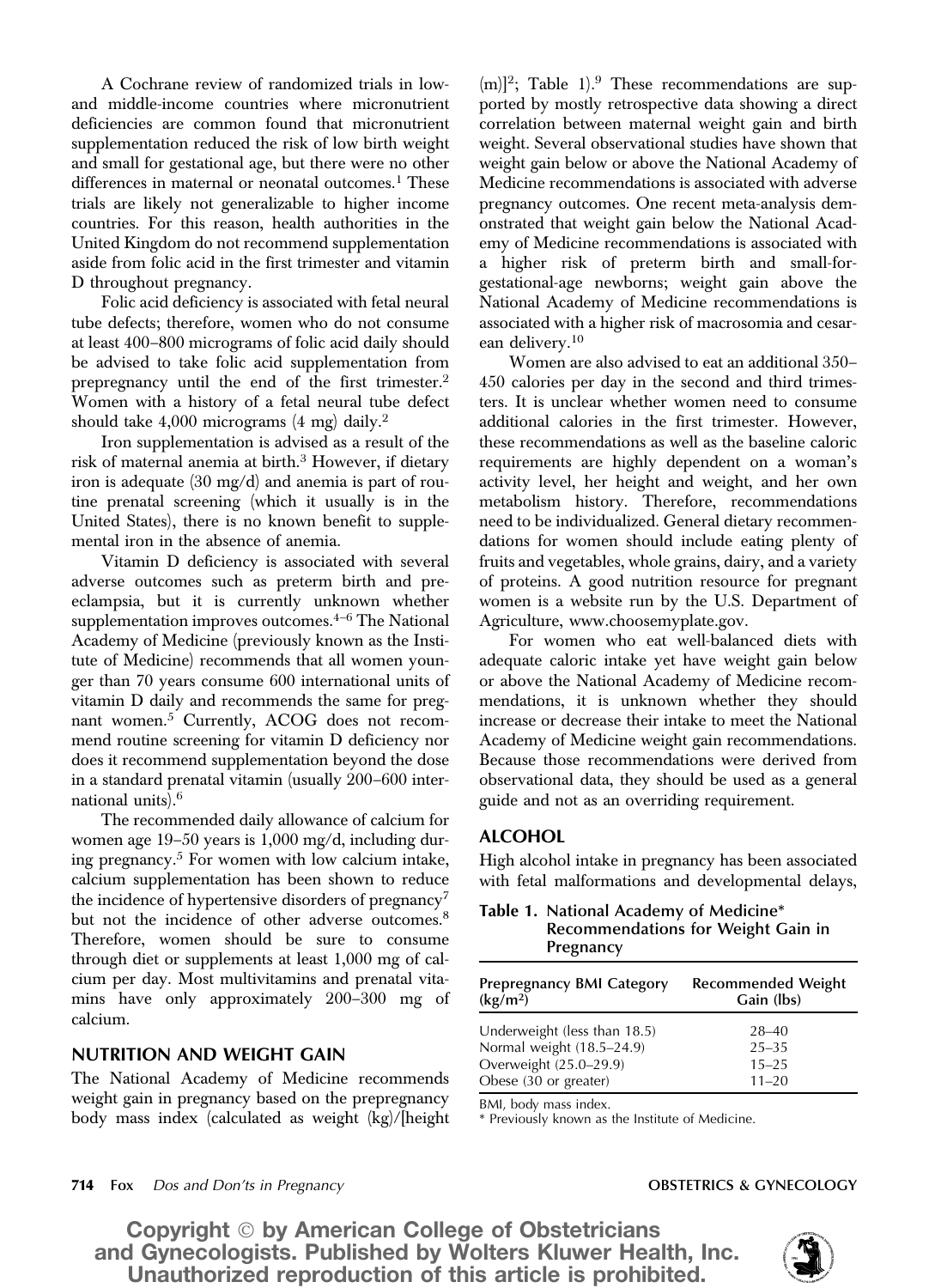# Box 1. Dos and Don'ts in Pregnancy

#### Prenatal Vitamins

- Pregnant women should consume the following each day through diet or supplements:
	- o Folic acid 400–800 micrograms (until the end of the first trimester)
	- o Iron 30 mg (or be screened for anemia)
	- o Vitamin D 600 international units
	- o Calcium 1,000 mg
- Prenatal vitamins are unlikely to be harmful. Therefore, they may be used to ensure adequate consumption of several vitamins and minerals in pregnancy. However, their necessity for all pregnant women is uncertain, especially for women with well-balanced diets.
- There is no known ideal formulation for a prenatal vitamin.

#### Nutrition and Weight Gain

- Pregnant women should be advised to eat a healthy, well-balanced diet and typically should increase their caloric intake by a small amount (350–450 calories/d).
- Women with higher prepregnancy BMIs do not need to gain the same amount of weight as women with normal or low BMIs.

#### Alcohol

• Although current data suggest that consumption of small amounts of alcohol during pregnancy (less than seven to nine drinks/wk) does not appear to be harmful to the fetus, the exact threshold between safe and unsafe, if it exists, is unknown. Therefore, alcohol should be avoided in pregnancy.

#### Artificial Sweeteners

- Artificial sweeteners can be used in pregnancy.
- ! Data regarding saccharin are conflicting. Low (typical) consumption is likely safe.

#### **Caffeine**

- Low-to-moderate caffeine intake in pregnancy does not appear to be associated with any adverse outcomes.
- Pregnant women may have caffeine but should probably limit it to less than 300 mg/d (a typical 8-ounce cup of brewed coffee has approximately 130 mg of caffeine. An 8-ounce cup of tea or 12-ounce soda has approximately 50 mg of caffeine), but exact amounts vary based on the specific beverage or food.

#### Fish Consumption

• Pregnant women should try to consume two to three servings per week of fish with a high DHA and low mercury content.

#### Box 1.Dos and Don'ts in Pregnancy (continued)

#### Fish Consumption (continued)

• For women who do not achieve this, it is unknown whether DHA and n-3 PUFA supplementation are beneficial, but they are unlikely to be harmful.

#### Raw and Undercooked Fish

• In line with current recommendations, pregnant women should generally avoid undercooked fish. However, sushi that was prepared in a clean and reputable establishment is unlikely to pose a risk to the pregnancy.

#### Other Foods to Avoid

- Pregnant women should avoid raw and undercooked meat.
- Pregnant women should wash vegetables and fruit before eating them.
- Pregnant women should avoid unpasteurized dairy products.
- ! Unheated deli meats could also potentially increase the risk of Listeria, but the risk in recent years in uncertain.
- Pregnant women should avoid foods that are being recalled for possible Listeria contamination.

#### Smoking, Nicotine, and Vaping

- ! Women should not smoke cigarettes during pregnancy. If they are unable to quit entirely, they should reduce it as much as possible.
- Nicotine replacement (with patches or gum) is appropriate as part of a smoking cessation strategy.

#### Marijuana

- Marijuana use is not known to be associated with any adverse outcomes in pregnancy.
- ! However, data regarding long-term neurodevelopmental outcomes are lacking; therefore, marijuana use is currently not recommended in pregnancy.

#### Exercise and Bedrest

- Pregnant women should be encouraged to exercise regularly.
- ! There is no known benefit to activity restriction or bedrest for pregnant women.

#### Avoiding Injury

• Pregnant women should wear lap and shoulder seatbelts while in a motor vehicle and should not disable their airbags.

#### VOL. 131, NO. 4, APRIL 2018 **Fox** Dos and Don'ts in Pregnancy 715

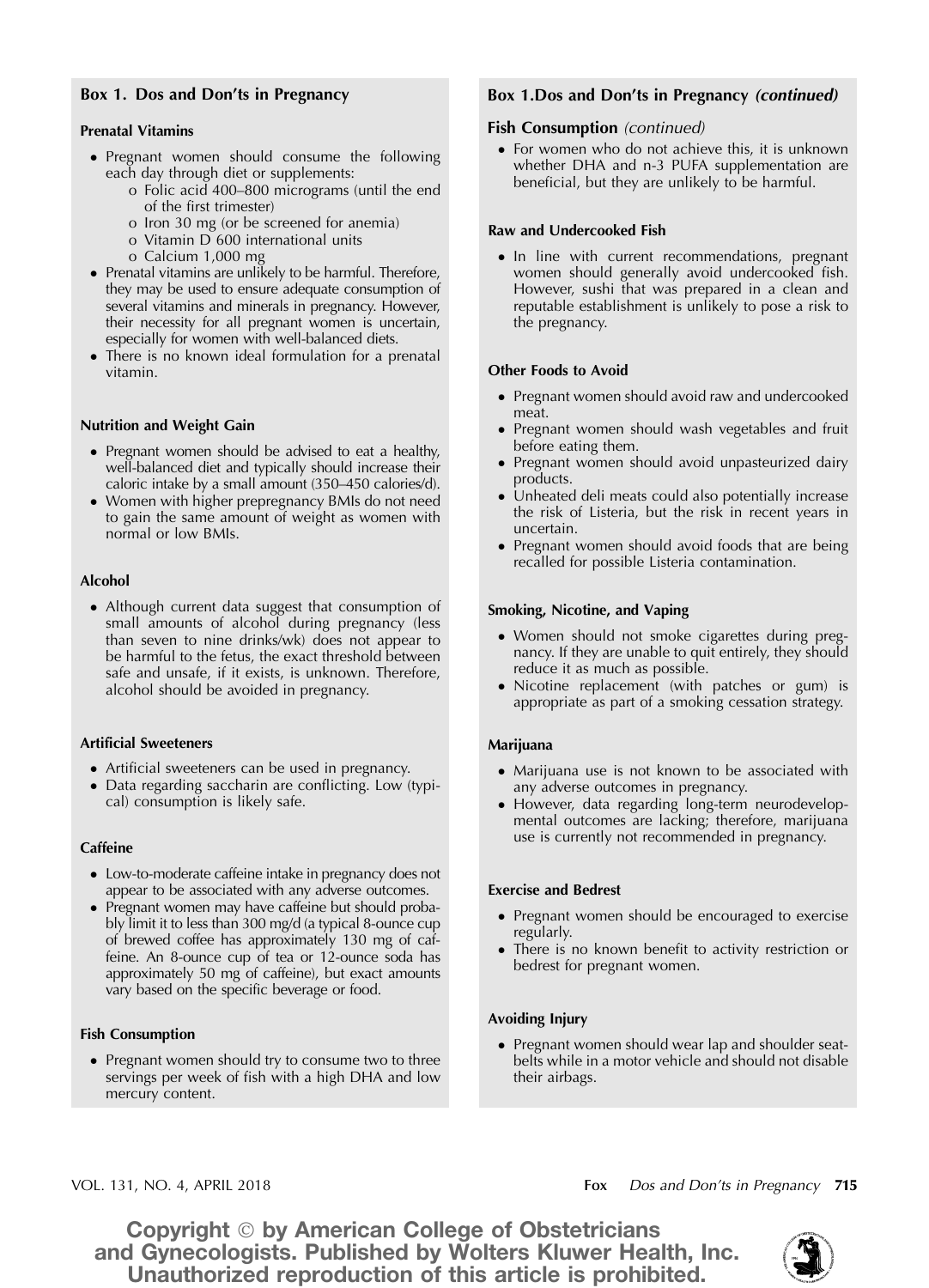#### Box 1.Dos and Don'ts in Pregnancy (continued)

#### Oral Health

• Oral health and dental procedures can continue as scheduled during pregnancy.

#### Hot Tubs and Swimming

- Although data are limited, pregnant women should probably avoid hot tub use in the first trimester.
- Swimming pool use should not be discouraged in pregnancy.

#### Insect Repellants

! Topical insect repellants (including DEET) can be used in pregnancy and should be used in areas with high risk for insect-borne illnesses.

#### Hair Dyes

• Although data are limited, because systemic absorption is minimal, hair dye is presumed to be safe in pregnancy.

#### **Travel**

- Airline travel is safe in pregnancy.
- Pregnant women should be familiar with the infection exposures and available medical care for each specific destination.
- There is no exact gestational age at which women must stop travel. Each pregnant woman must balance the benefit of the trip with the potential of a complication at her destination.

#### Sexual Intercourse

• Pregnant women without bleeding, placenta previa at greater than 20 weeks of gestation, or ruptured membranes should not have restrictions regarding sexual intercourse.

#### Sleeping Position

• It is currently unknown whether, and at what gestational age, pregnant women should be advised to sleep on their side.

BMI, body mass index; DHA, docosahexaenoic acid; n-3 PUFA, omega-3 long-chain polyunsaturated fatty acids; DEET, N,N-diethyl-3-methylbanzamide.

including fetal alcohol syndrome.<sup>11</sup> However, the threshold for safe consumption is not known. A prospective cohort study of 2,900 pregnancies out of

Australia followed children until 14 years of age and did not find an association between light or moderate (up to 10 drinks/wk) alcohol consumption and child behavioral problems.12 Another large prospective cohort study out of Australia found no association between less than one drink per day (on average) and child attention, learning, or cognitive abilities at age 14 years.<sup>13</sup> A series of studies out of Denmark showed that low-to-moderate alcohol consumption (less than nine drinks/wk) was not associated with adverse neurodevelopmental outcomes at age 5 years.<sup>14–19</sup> A 2007 meta-analysis confirmed that low to moderate alcohol consumption during pregnancy is not associated with adverse neonatal or child outcomes.20 However, as a result of possible methodologic flaws in these studies, it cannot be concluded for certain that alcohol consumption at this level during pregnancy is safe. Therefore, all major health organizations recommend abstaining completely from alcohol during pregnancy.<sup>11,21,22</sup>

# ARTIFICIAL SWEETENERS

There is no evidence that the artificial sweeteners aspartame (NutraSweet), sucralose (Splenda), acesulfame potassium (Sunett), stevioside (Stevia), or saccharin (Sweet 'N Low) increase the risk of birth defects. Very high saccharin exposure in rats has been associated with an increased risk of bladder cancer in the offspring,<sup>23</sup> but another study did not show an increased risk.<sup>24</sup>

# **CAFFEINE**

Most data in humans suggest that low-to-moderate caffeine intake in pregnancy is not associated with any adverse outcomes $25,26$ ; however, there are few studies of high methodologic quality.<sup>27</sup> Some animal studies suggest that high caffeine intake slightly increases the risk of spontaneous abortion, but the equivalent dose in humans would be greater than 10 cups of coffee per day. Observational studies in humans examining caffeine intake and pregnancy loss have mixed results, likely as a result of methodologic flaws inherent to observational studies. For example, observational studies are limited by confounding variables such as smoking, other food intake, and other lifestyle choices. There are few well-designed prospective trials that examine what amount of caffeine, if any, increases the risk of spontaneous abortion.

# FISH CONSUMPTION

Observational studies suggest that fish consumption in pregnancy is associated with improved neurodevelopment in children.28–<sup>30</sup> A randomized trial showed that a diet high in fish (and other healthy foods) lowered the risk of preterm birth.<sup>31</sup> However, fish is also

#### 716 Fox Dos and Don'ts in Pregnancy **Contains a COSTETRICS & GYNECOLOGY**

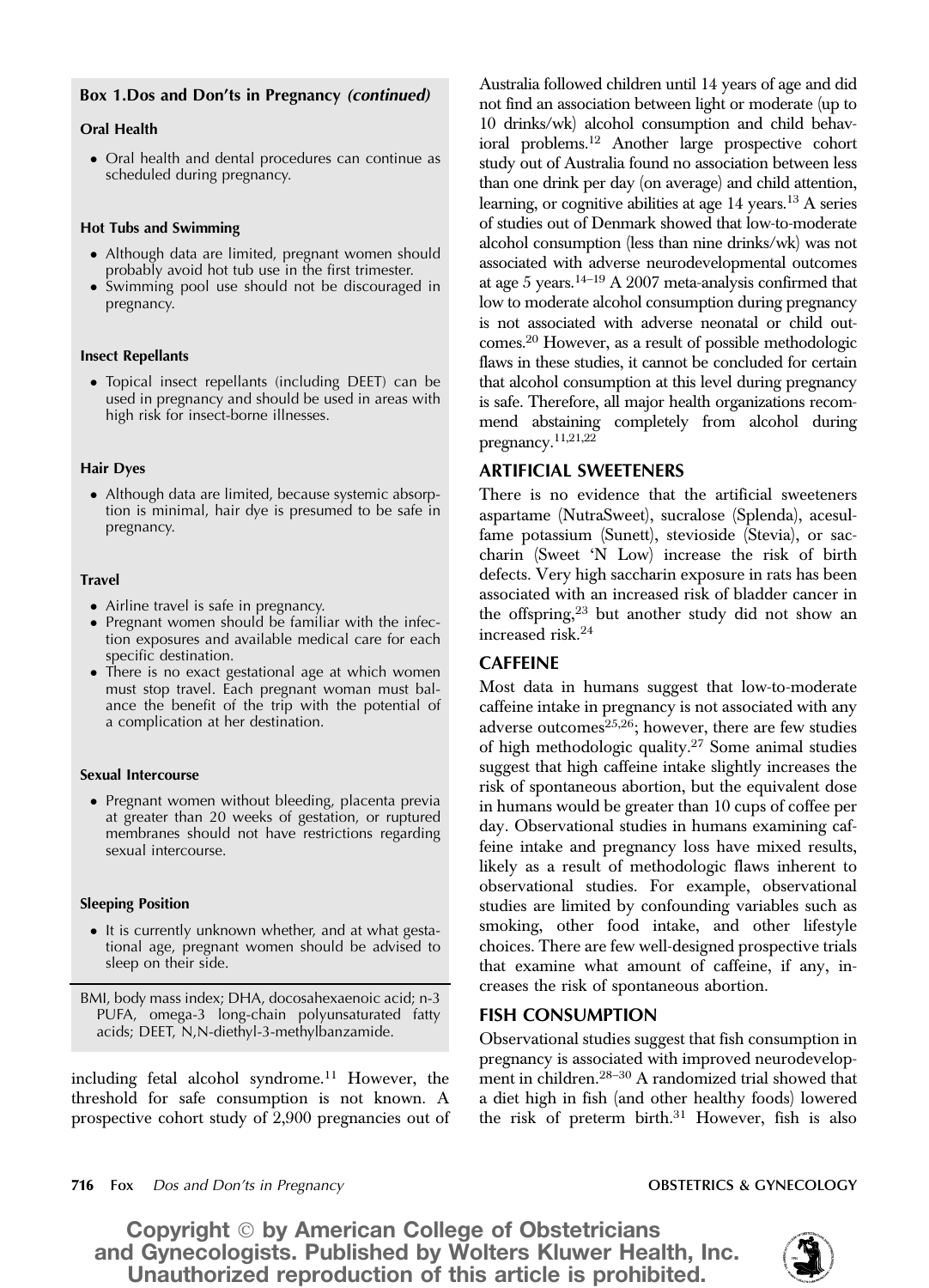a source of mercury exposure, and mercury can cause fetal neurologic damage.28–30,32 Therefore, consuming fish in pregnancy needs to balance the benefits of omega-3 long-chain polyunsaturated fatty acids and docosahexaenoic acid compared with the risk of mercury exposure.<sup>33</sup>

Women should try to consume two to three servings per week of fish high in docosahexaenoic acid and omega-3 long-chain polyunsaturated fatty acids and low in mercury. These fish include anchovies, Atlantic herring, Atlantic mackerel, mussels, oysters, farmed and wild salmon, sardines, snapper, and trout. Other fish or seafood that have low mercury are safe, but might not provide high amounts of docosahexaenoic acid. These include shrimp, pollock, tilapia, cod, and catfish. Women should avoid fish with high mercury content, including king mackerel, shark, swordfish, marlin, and tilefish. The mercury content of commercial fish can be found at [http://www.stonybrook.edu/commcms/gelfond/fish/](http://www.stonybrook.edu/commcms/gelfond/fish/database.html) [database.html](http://www.stonybrook.edu/commcms/gelfond/fish/database.html).<sup>34</sup> Another good resource can be found online at the U.S. Food and Drug Administration website [https://www.fda.gov/Food/FoodborneIll](https://www.fda.gov/Food/FoodborneIllnessContaminants/Metals/ucm393070.htm)[nessContaminants/Metals/ucm393070.htm](https://www.fda.gov/Food/FoodborneIllnessContaminants/Metals/ucm393070.htm).

For women who do not consume two to three servings of fish per week, there is no clear evidence that supplementation with docosahexaenoic acid and omega-3 long-chain polyunsaturated fatty acids improve outcomes in children.<sup>35,36</sup> However, they are also unlikely to be harmful.

# RAW AND UNDERCOOKED FISH

Most health organizations advise women to avoid raw and undercooked fish during pregnancy.37,38 The concern is the result of the risk of foodborne illness such as bacteria or parasites.<sup>39</sup> However, the fish that typically make up sushi (tuna, salmon, yellow tail, snapper, flounder) rarely carry parasites aside from possibly Anisakis or Diphyllobothrium latum (fish tapeworm), which are uncommon in developed countries and are also not particularly dangerous. Therefore, the risk of infection from sushi in developed countries is likely not significant.<sup>40</sup>

#### OTHER FOODS TO AVOID

Food restrictions in pregnancy are mostly meant to avoid exposure to toxoplasmosis and Listeria. To lower the risk of toxoplasmosis, pregnant women should avoid eating raw and undercooked meat, and they should wash all fruits and vegetables before eating them.<sup>41-43</sup> To lower the risk of Listeria, pregnant women should avoid unpasteurized dairy products, raw sprouts, unwashed vegetables, and unheated deli meats.<sup>44</sup> However, outbreaks of Listeria have come from a variety of sources. Listeria outbreaks were mostly linked to deli meats in the 1990s. Recent outbreaks have been from ice cream, cantaloupes, hummus, and unpasteurized dairy products. Therefore, it is difficult to create a comprehensive list of foods to avoid during pregnancy to eliminate the risk of listeriosis without being overly restrictive. Therefore, pregnant women should also be aware of any regional outbreaks of listeriosis and avoid those specific foods recalled for potential Listeria.

#### SMOKING, NICOTINE, AND VAPING

Cigarette smoking is harmful to maternal health, which is reason enough to recommend smoking cessation or reduction during pregnancy. In regard to pregnancy specifically, cigarette smoking is associated with spontaneous pregnancy loss, placental abruption, premature rupture of membranes, preterm birth, low birth weight, and stillbirth.45–<sup>49</sup> Interestingly, it is also associated with a reduction in the risk of preeclampsia,<sup>48</sup> although it is not recommended for this purpose as a result of the numerous adverse effects.

Although some of the adverse effects of smoking are the result of nicotine exposure, nicotine products are considered acceptable as part of a smoking cessation program.<sup>49</sup> This is because nicotine exposure is likely lower when used as a patch or gum than when smoked and because smoking cessation would reduce exposure to other toxins in cigarettes, secondhand smoke, and would be overall beneficial for maternal health. Whether nicotine products as part of smoking cessation reduce the incidence of adverse outcomes in pregnancy is unclear.<sup>50</sup> Other pharmacologic interventions to aid with smoking cessation such as bupropion and varenicline have demonstrated efficacy and appear to be safe, but data are limited.<sup>49</sup>

Electronic nicotine delivery systems such as electronic cigarettes and vaporizers are another method of smoking reduction. However, these methods tend to effectively deliver high amounts of nicotine and their effects on pregnancy outcomes are unknown. Logically, they should not be more dangerous than smoking, but it is possible they are not as safe as other nicotine replacements such as patches and gum. More research is needed to determine the role, if any, of electronic nicotine delivery systems for smoking cessation in pregnant women.<sup>49,51</sup>

#### MARIJUANA

Marijuana (cannabis) is the most common illicit substance used during pregnancy. Current evidence demonstrates that marijuana use in pregnancy is not independently associated with preterm birth or low

VOL. 131, NO. 4, APRIL 2018 **Fox** Dos and Don'ts in Pregnancy 717

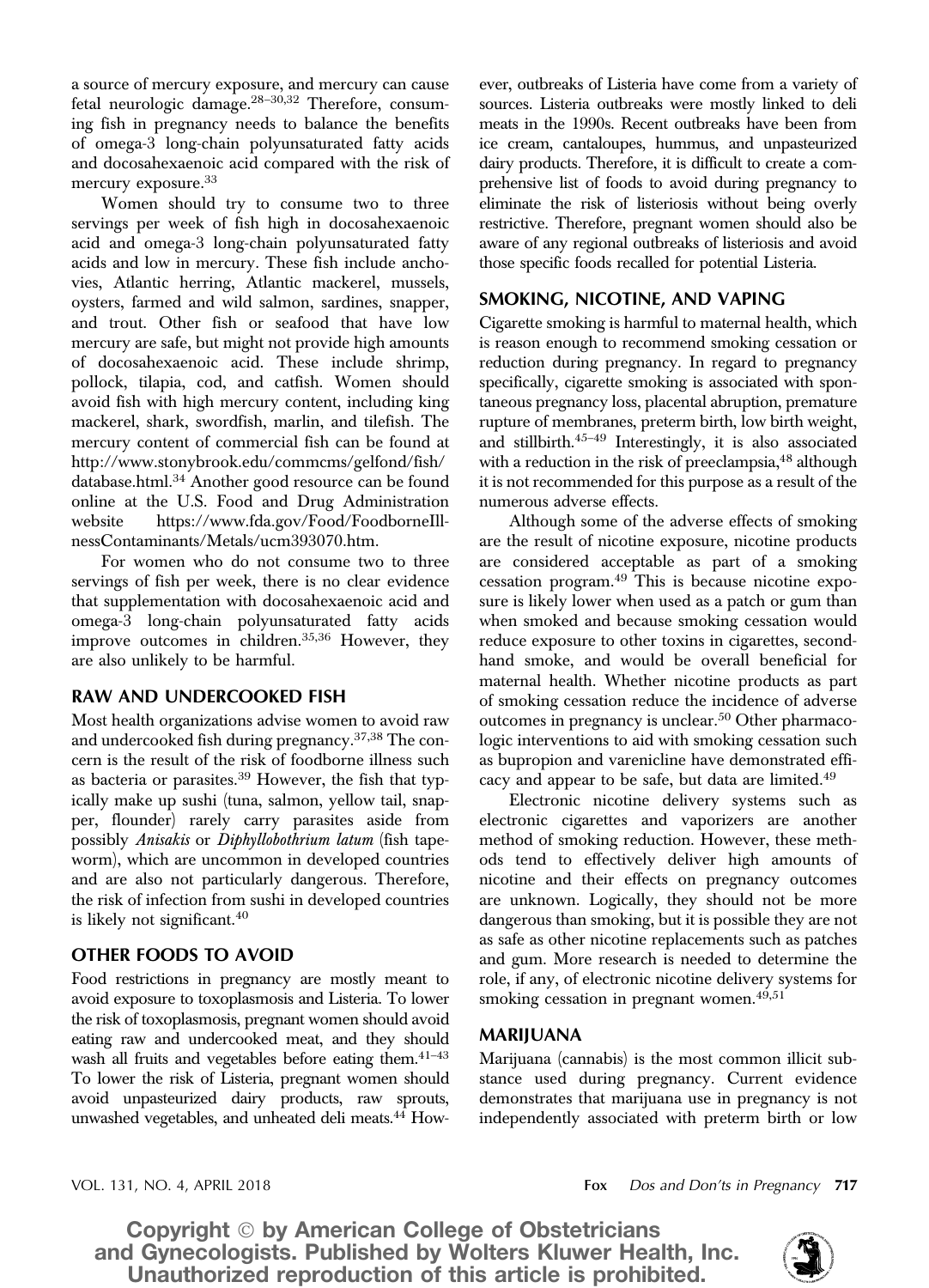birth weight; associations seen in smaller studies appear to be the result of confounding factors such as smoking, other drug use, reduced folic acid intake, and socioeconomic status.52,53 Marijuana also does not appear to increase the risk of birth defects, but studies examining this have been small. Also, doses are not regulated and could vary significantly. Current recommendations are to avoid marijuana use in pregnancy as a result of concerns regarding fetal neurodevelopment.22,54

# EXERCISE AND BEDREST

As a result of the benefits of regular exercise and the data supporting safety of exercise in pregnancy, women with uncomplicated pregnancies should engage in regular aerobic and strength conditioning exercise.<sup>55</sup> It is probably prudent for women to avoid exercises with a higher risk of injury such as contact sports, downhill skiing, and horseback riding. Women should try to achieve on average 20–30 minutes of moderate-intensity exercise four to five times per week. Pregnant women do not need to ensure their heart rates remain below a specific threshold. Rather, moderate intensity is best defined as 13–14 on a 20 point scale (somewhat hard to hard) or the level at which women can still talk while exercising.<sup>55</sup>

Bedrest, or activity restriction, is associated with several risks and has not been shown to be beneficial in pregnancy. Therefore, it is not recommended for the prevention of preterm birth or pregnancy loss.<sup>56,57</sup> Activity restriction has not been shown to be beneficial for women with hypertensive disorders of pregnancy, premature rupture of membranes, fetal growth restriction, or placenta previa.

# AVOIDING INJURY

Pregnant women should continue to use three-point seatbelts during pregnancy. The lap belt should be placed across the hips and below the uterus. Although there is potential for injury from a seatbelt, the risk is low and, because seatbelts significantly reduce the risk of major injuries from collisions, the overall effect is beneficial.

Although airbags also can reduce the risk of injury, deployment of an airbag itself has a higher risk of injury. Although ACOG recommends not disabling airbags,<sup>58</sup> it is unclear whether they are beneficial, harmful, or neither in pregnancy.<sup>59</sup>

# ORAL HEALTH

Oral health and routine dental procedures should continue as scheduled during pregnancy. These include cleanings, extraction, scaling, root canal, radiographs (assuming the abdomen and thyroid are shielded), and restoration and fillings. A report from a working group of the Health Resources and Services Administration in collaboration with ACOG, the American Dental Association, and the National Maternal and Child Oral Health Resource Center can be found at [https://www.mchoralhealth.org/ma](https://www.mchoralhealth.org/materials/consensus_statement.php)[terials/consensus\\_statement.php.](https://www.mchoralhealth.org/materials/consensus_statement.php)

# HOT TUBS AND SWIMMING

Hot tubs have the potential to increase maternal body temperature, which is considered a risk for miscarriage and birth defects.<sup>60</sup> One study of  $1,063$  women found that hot tub or whirlpool use after conception was associated with a twofold increased risk of pregnancy loss at less than 20 weeks of gestation.<sup>61</sup> There was a dose-dependent relationship between frequency of hot tub use and risk of miscarriage (adjusted hazard ratio 1.7 for less than once a week, 2.0 for once a week, and 2.7 for more than once a week). Additionally, hot tub use in the first 4 weeks from the last menstrual period had a higher risk (adjusted hazard ratio 2.3) than hot tub use only after 4 weeks from the last period (adjusted hazard ratio 1.5).

Swimming pools are typically maintained below normal body temperature. Their use does not appear to be associated with birth defects or adverse outcomes.62,63

# INSECT REPELLANTS

Topical insect repellants can be used in pregnancy because they are not associated with adverse fetal effects.<sup>64,65</sup> These include permethrin clothing and N, N-diethyl-3-methylbanzamide (DEET). As a result of the risk of mosquito-borne illnesses, including West Nile and Zika virus, these insect repellants are recommended in high-risk areas.<sup>66,67</sup>

# HAIR DYES

Most of the studies of hair dye exposure in pregnancy evaluate outcomes in cosmetologists as compared with the general population. Studies are mixed as to whether cosmetology as a profession is associated with pregnancy loss or low-birth-weight neonates and it is also unclear whether any observed associations found were the result of exposure to chemicals or long work hours.68–<sup>70</sup> Data on safety for specific chemicals are limited, but for an individual pregnant woman, exposure to hair dye results in minimal systemic absorption, so they are presumed to be safe in pregnancy.

# TRAVEL

Airline travel is considered safe in pregnancy, $71$  but it is probably prudent for women to take precautions to

718 Fox Dos and Don'ts in Pregnancy **Contains a Container Container Container Container Container Container Conta** 

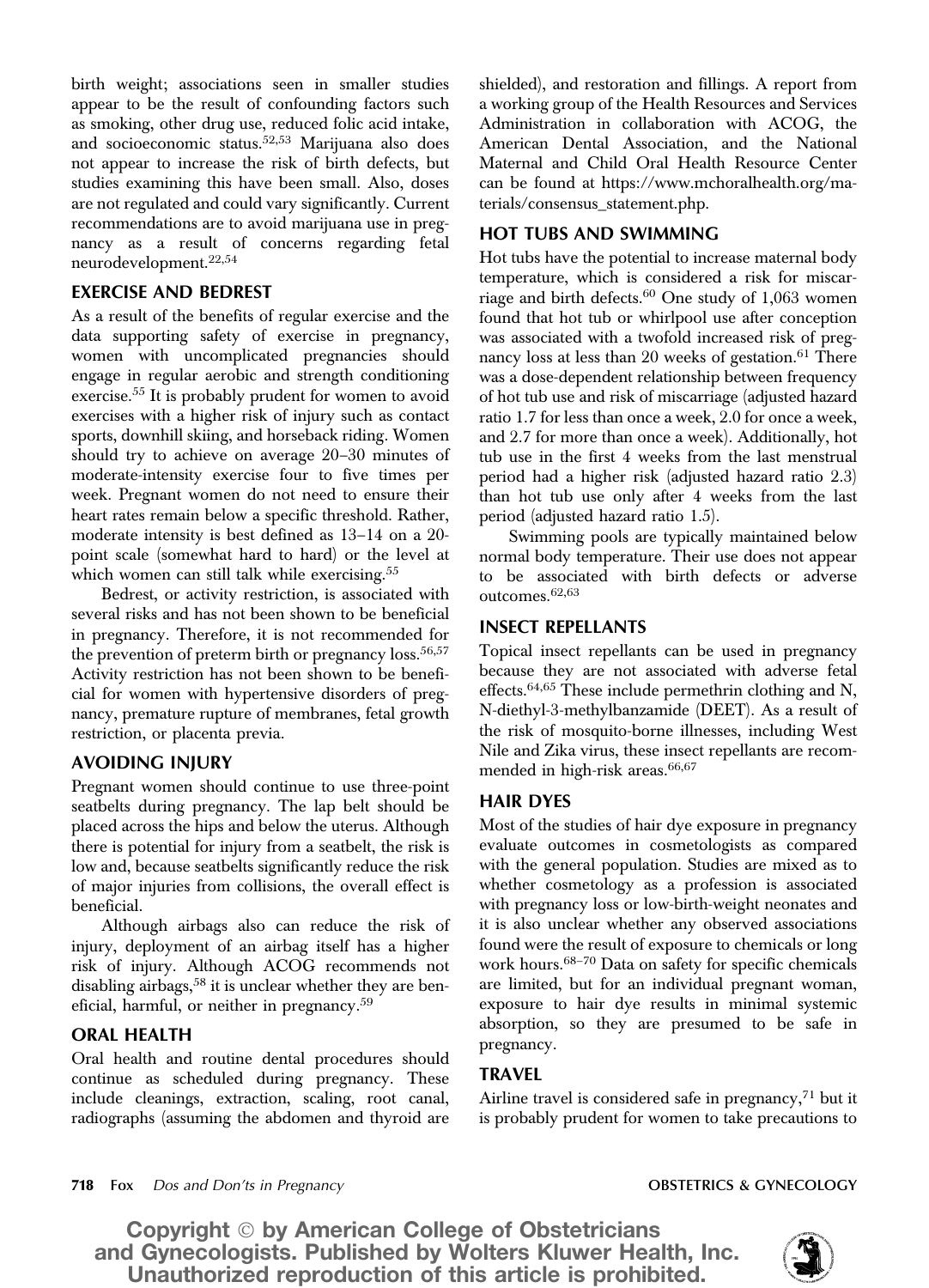lower their risk of thrombosis, including compression stockings or periodic walking. Cosmic radiation is below the threshold level for fetal concerns.<sup>72</sup> Pregnant women may go through security metal detectors as well. The radiation exposure from the newer backscatter units is 5 microrem, which is 1/600 the amount of cosmic radiation from the flight itself (3 millirem).<sup>73</sup>

In regard to the travel destination, pregnant women should be aware of the potential infection exposures (including Zika virus) as well as available medical care at each individual destination. Also, as pregnancy progresses, the risk of several pregnancy complications increases. Therefore, although there is no exact gestational age after which women cannot travel, each pregnant woman must balance the benefit of the trip with the potential risk of a complication at her destination.

# SEXUAL INTERCOURSE

Sexual intercourse and orgasm are not associated with an increased risk of pregnancy complications or preterm birth.<sup>74,75</sup> For women with vaginal bleeding or ruptured membranes, it is unknown whether sexual intercourse increases the risk of bleeding or infection. Although there are no data to support it, most authorities recommend avoiding sexual intercourse after 20 weeks of gestation in the setting of placenta previa.<sup>76</sup>

### SLEEPING POSITION

Women are frequently advised to sleep on their sides, most typically the left side. There is biological plausibility to this recommendation, because an enlarged uterus could compress the maternal great vessels while she is in supine position, which could in turn decrease uteroplacental blood flow. Several retrospective studies have found an association between supine maternal sleep position and stillbirth.77–<sup>79</sup> However, these studies are limited by the potential for recall bias among women with recent stillbirths. Additionally, it is unclear whether recommending side sleeping actually reduces the risk of stillbirth, by how much, and at what gestational age this recommendation should be given, if at all.

#### **DISCUSSION**

Pregnant women should be informed about what they should and should not do during pregnancy. Often, it is difficult to know for certain what advice is based on good evidence. However, for several common questions, there are data on which to make recommendations. Ultimately, most recommendations are general guidelines and should be individualized to each specific patient as appropriate.

#### REFERENCES

- 1. Haider BA, Bhutta ZA. Multiple-micronutrient supplementation for women during pregnancy. The Cochrane Database of Systematic Reviews 2017, Issue 4. Art. No.: CD004905. DOI: 10.1002/14651858.CD004905.pub5.
- 2. US Preventive Services Task Force, Bibbins-Domingo K, Grossman DC, Curry SJ, Davidson KW, Epling JW Jr, et al. Folic acid supplementation for the prevention of neural tube defects: US Preventive Services Task Force recommendation statement. JAMA 2017;317:183–9.
- 3. Cantor AG, Bougatsos C, Dana T, Blazina I, McDonagh M. Routine iron supplementation and screening for iron deficiency anemia in pregnancy: a systematic review for the U. S. Preventive Services Task Force. Ann Intern Med 2015;162: 566–76.
- 4. De-Regil LM, Palacios C, Lombardo LK, Peña-Rosas JP. Vitamin D supplementation for women during pregnancy. The Cochrane Database of Systematic Reviews 2016, Issue 1. Art. No.: CD008873. DOI: 10.1002/14651858.CD008873. pub3.
- 5. Institute of Medicine. Report brief: dietary reference intakes for calcium and vitamin D. Available at: [http://www.nationalaca](http://www.nationalacademies.org/hmd/%7E/media/Files/Report%20Files/2010/Dietary-Reference-Intakes-for-Calcium-%20and-Vitamin-D/Vitamin%20D%20and%20Calcium%202010%20Report%20Brief.pdf)[demies.org/hmd/](http://www.nationalacademies.org/hmd/%7E/media/Files/Report%20Files/2010/Dietary-Reference-Intakes-for-Calcium-%20and-Vitamin-D/Vitamin%20D%20and%20Calcium%202010%20Report%20Brief.pdf)~[/media/Files/Report%20Files/2010/Die](http://www.nationalacademies.org/hmd/%7E/media/Files/Report%20Files/2010/Dietary-Reference-Intakes-for-Calcium-%20and-Vitamin-D/Vitamin%20D%20and%20Calcium%202010%20Report%20Brief.pdf)[tary-Reference-Intakes-for-Calcium- and-Vitamin-D/Vitamin%](http://www.nationalacademies.org/hmd/%7E/media/Files/Report%20Files/2010/Dietary-Reference-Intakes-for-Calcium-%20and-Vitamin-D/Vitamin%20D%20and%20Calcium%202010%20Report%20Brief.pdf) [20D%20and%20Calcium%202010%20Report%20Brief.pdf.](http://www.nationalacademies.org/hmd/%7E/media/Files/Report%20Files/2010/Dietary-Reference-Intakes-for-Calcium-%20and-Vitamin-D/Vitamin%20D%20and%20Calcium%202010%20Report%20Brief.pdf) Retrieved August 7, 2017.
- 6. Vitamin D: screening and supplementation during pregnancy. Committee Opinion No. 495. American College of Obstetricians and Gynecologists. Obstet Gynecol 2011;118:197–8.
- 7. Hofmeyr GJ, Lawrie TA, Atallah AN, Duley L, Torloni MR. Calcium supplementation during pregnancy for preventing hypertensive disorders and related problems. The Cochrane Database of Systematic Reviews 2014, Issue 6. Art. No.: CD001059. DOI: 10.1002/14651858.CD001059.pub4.
- 8. Buppasiri P, Lumbiganon P, Thinkhamrop J, Ngamjarus C, Laopaiboon M, Medley N. Calcium supplementation (other than for preventing or treating hypertension) for improving pregnancy and infant outcomes. The Cochrane Database of Systematic Reviews 2015, Issue 2. Art. No.: CD007079. DOI: 10.1002/14651858.CD007079.pub3.
- 9. Institute of Medicine. Weight gain during pregnancy: reexamining the guidelines. Available at: [http://www.nationalaca](http://www.nationalacademies.org/hmd/%7E/media/Files/Report%20Files/2009/Weight-Gain-During-Pregnancy-Reexamining-the-Guidelines/Report%20Brief%20-%20Weight%20Gain%20During%20Pregnancy.pdf)[demies.org/hmd/](http://www.nationalacademies.org/hmd/%7E/media/Files/Report%20Files/2009/Weight-Gain-During-Pregnancy-Reexamining-the-Guidelines/Report%20Brief%20-%20Weight%20Gain%20During%20Pregnancy.pdf);[/media/Files/Report%20Files/2009/](http://www.nationalacademies.org/hmd/%7E/media/Files/Report%20Files/2009/Weight-Gain-During-Pregnancy-Reexamining-the-Guidelines/Report%20Brief%20-%20Weight%20Gain%20During%20Pregnancy.pdf) [Weight-Gain-During-Pregnancy-Reexamining-the-Guidelines/](http://www.nationalacademies.org/hmd/%7E/media/Files/Report%20Files/2009/Weight-Gain-During-Pregnancy-Reexamining-the-Guidelines/Report%20Brief%20-%20Weight%20Gain%20During%20Pregnancy.pdf) [Report%20Brief%20-%20Weight%20Gain%20During%20Preg](http://www.nationalacademies.org/hmd/%7E/media/Files/Report%20Files/2009/Weight-Gain-During-Pregnancy-Reexamining-the-Guidelines/Report%20Brief%20-%20Weight%20Gain%20During%20Pregnancy.pdf)[nancy.pdf](http://www.nationalacademies.org/hmd/%7E/media/Files/Report%20Files/2009/Weight-Gain-During-Pregnancy-Reexamining-the-Guidelines/Report%20Brief%20-%20Weight%20Gain%20During%20Pregnancy.pdf). Retrieved August 7, 2017.
- 10. Goldstein RF, Abell SK, Ranasinha S, Misso M, Boyle JA, Black MH, et al. Association of gestational weight gain with maternal and infant outcomes: a systematic review and metaanalysis. JAMA 2017;317:2207–25.
- 11. Williams JF, Smith VC; Committee on Substance Abuse. Fetal alcohol spectrum disorders. Pediatrics 2015;136:e1395–406.
- 12. Robinson M, Oddy WH, McLean NJ, Jacoby P, Pennell CE, de Klerk NH, et al. Low-moderate prenatal alcohol exposure and risk to child behavioural development: a prospective cohort study. BJOG 2010;117:1139–50.
- 13. O'Callaghan FV, O'Callaghan M, Najman JM, Williams GM, Bor W. Prenatal alcohol exposure and attention, learning and intellectual ability at 14 years: a prospective longitudinal study. Early Hum Dev 2007;83:115–23.
- 14. Falgreen Eriksen HL, Mortensen EL, Kilburn T, Underbjerg M, Bertrand J, Støvring H, et al. The effects of low to moderate prenatal alcohol exposure in early pregnancy on IQ in 5-yearold children. BJOG 2012;119:1191–200.

VOL. 131, NO. 4, APRIL 2018 **Fox** Dos and Don'ts in Pregnancy 719

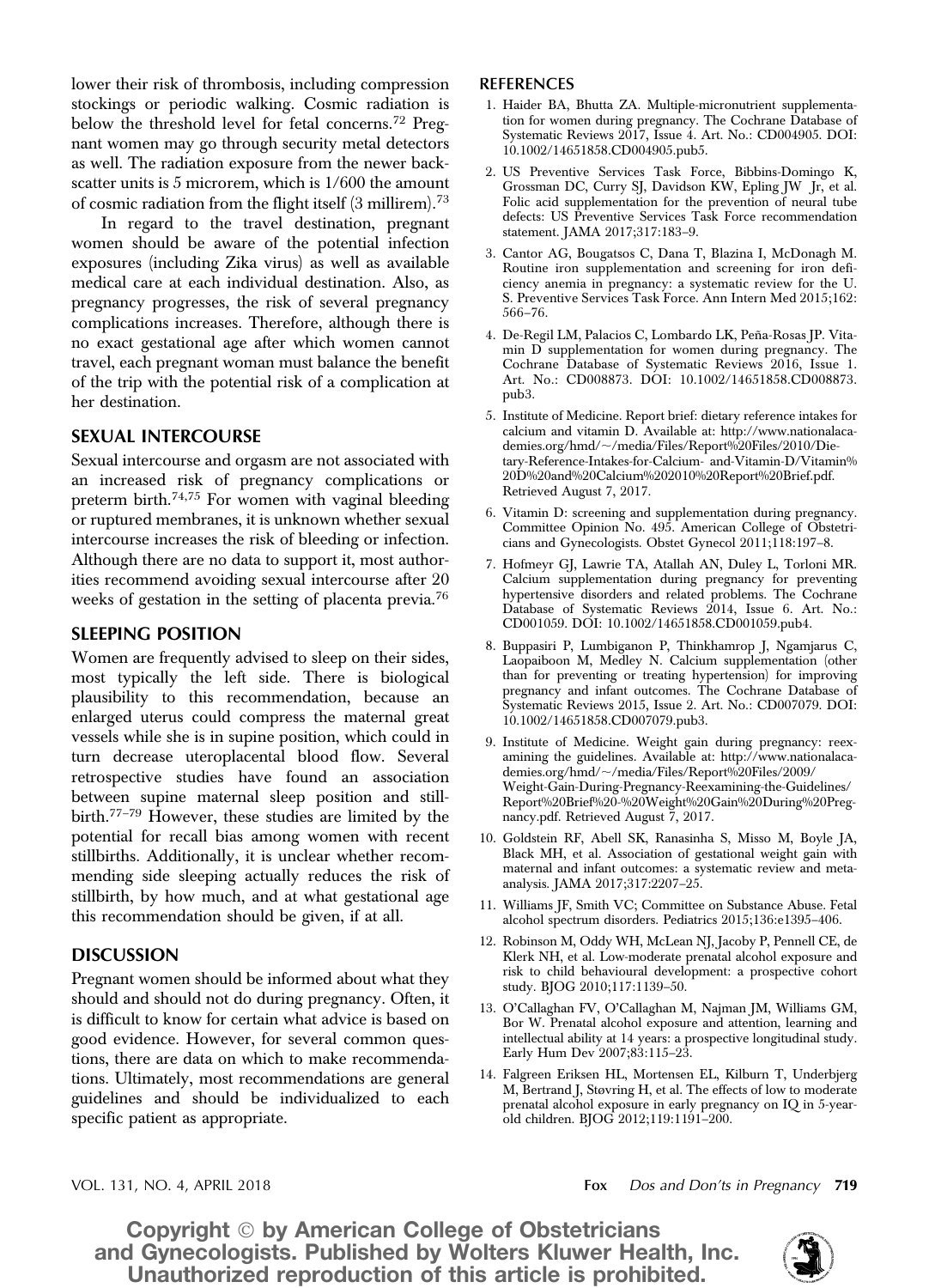- 15. Underbjerg M, Kesmodel US, Landrø NI, Bakketeig L, Grove J, Wimberley T, et al. The effects of low to moderate alcohol consumption and binge drinking in early pregnancy on selective and sustained attention in 5-year-old children. BJOG 2012; 119:1211–21.
- 16. Skogerbø Å, Kesmodel US, Wimberley T, Støvring H, Bertrand J, Landrø NI, et al. The effects of low to moderate alcohol consumption and binge drinking in early pregnancy on executive function in 5-year-old children. BJOG 2012;119:1201–10.
- 17. Kesmodel US, Bertrand J, Støvring H, Skarpness B, Denny CH, Mortensen EL, et al. The effect of different alcohol drinking patterns in early to mid pregnancy on the child's intelligence, attention, and executive function. BJOG 2012;119:1180–90.
- 18. Bay B, Støvring H, Wimberley T, Denny CH, Mortensen EL, Eriksen HL, et al. Low to moderate alcohol intake during pregnancy and risk of psychomotor deficits. Alcohol Clin Exp Res 2012;36:807–14.
- 19. Skogerbø Å, Kesmodel US, Denny CH, Kjaersgaard MI, Wimberley T, Landrø NI, et al. The effects of low to moderate alcohol consumption and binge drinking in early pregnancy on behaviour in 5-year-old children: a prospective cohort study on 1628 children. BJOG 2013;120:1042–50.
- 20. Henderson J, Gray R, Brocklehurst P. Systematic review of effects of low-moderate prenatal alcohol exposure on pregnancy outcome. BJOG 2007;114:243–52.
- 21. At-risk drinking and alcohol dependence: obstetric and gynecologic implications. Committee Opinion No. 496. American College of Obstetricians and Gynecologists. Obstet Gynecol 2011;118:383–8.
- 22. American College of Obstetricians and Gynecologists. Frequently asked questions: tobacco, alcohol, drugs, and pregnancy. Available at: [https://www.acog.org/Patients/FAQs/](https://www.acog.org/Patients/FAQs/Tobacco-Alcohol-Drugs-and-Pregnancy#amount) [Tobacco-Alcohol-Drugs-and-Pregnancy#amount.](https://www.acog.org/Patients/FAQs/Tobacco-Alcohol-Drugs-and-Pregnancy#amount) Retrieved September 27, 2017.
- 23. Taylor JM, Weinberger MA, Friedman L. Chronic toxicity and carcinogenicity to the urinary bladder of sodium saccharin in the in utero-exposed rat. Toxicol Appl Pharmacol 1980;54:57– 75.
- 24. Schmähl D, Habs M. Absence of carcinogenic response to cyclamate and saccharin in Sprague-Dawley rats after transplacental application. Arzneimforschung 1980;30:1905–6.
- 25. Brent RL, Christian MS, Diener RM. Evaluation of the reproductive and developmental risks of caffeine. Birth Defects Res B Dev Reprod Toxicol 2011;92:152–87.
- 26. Peck JD, Leviton A, Cowan LD. A review of the epidemiologic evidence concerning the reproductive health effects of caffeine consumption: a 2000–2009 update. Food Chem Toxicol 2010; 48:2549–76.
- 27. Jahanfar S, Jaafar SH. Effects of restricted caffeine intake by mother on fetal, neonatal, and pregnancy outcomes. The Cochrane Database of Systematic Reviews 2015, Issue 6. Art. No.: CD006965. DOI: 10.1002/14651858.CD006965.pub4.
- 28. Oken E, Wright RO, Kleinman KP, Bellinger D, Amarasiriwardena CJ, Hu H, et al. Maternal fish consumption, hair mercury, and infant cognition in a U.S. cohort. Environ Health Perspect 2005;113:1376–80.
- 29. Oken E, Radesky JS, Wright RO, Bellinger DC, Amarasiriwardena CJ, Kleinman KP, et al. Maternal fish intake during pregnancy, blood mercury levels, and child cognition at age 3 years in a US cohort. Am J Epidemiol 2008;167:1171–81.
- 30. Oken E, Østerdal ML, Gillman MW, Knudsen VK, Halldorsson TI, Strøm M, et al. Associations of maternal fish intake during pregnancy and breastfeeding duration with attainment

of developmental milestones in early childhood: a study from the Danish National Birth Cohort. Am J Clin Nutr 2008;88: 789–96.

- 31. Khoury J, Henriksen T, Christophersen B, Tonstad S. Effect of a cholesterol-lowering diet on maternal, cord, and neonatal lipids, and pregnancy outcome: a randomized clinical trial. Am J Obstet Gynecol 2005;193:1292–301.
- 32. Castoldi AF, Coccini T, Ceccatelli S, Manzo L. Neurotoxicity and molecular effects of methylmercury. Brain Res Bull 2001; 55:197–203.
- 33. Mahaffey KR, Sunderland EM, Chan HM, Choi AL, Grandjean P, Mariën K, et al. Balancing the benefits of n-3 polyunsaturated fatty acids and the risks of methylmercury exposure from fish consumption. Nutr Rev 2011;69:493–508.
- 34. Karimi R, Fitzgerald TP, Fisher NS. A quantitative synthesis of mercury in commercial seafood and implications for exposure in the United States. Environ Health Perspect 2012;120:1512– 9.
- 35. Makrides M, Gibson RA, McPhee AJ, Yelland L, Quinlivan J, Ryan P, et al. Effect of DHA supplementation during pregnancy on maternal depression and neurodevelopment of young children: a randomized controlled trial. JAMA 2010;304:1675–83.
- 36. Gould JF, Treyvaud K, Yelland LN, Anderson PJ, Smithers LG, McPhee AJ, et al. Seven-Year follow-up of children born to women in a randomized trial of prenatal DHA supplementation. JAMA 2017;317:1173–5.
- 37. American College of Obstetricians and Gynecologists.Frequently asked questions: nutrition during pregnancy. Available at: [https://www.acog.org/Patients/FAQs/Nutrition-During-](https://www.acog.org/Patients/FAQs/Nutrition-During-Pregnancy#should)[Pregnancy#should](https://www.acog.org/Patients/FAQs/Nutrition-During-Pregnancy#should). Retrieved August 18, 2017.
- 38. U.S. Food & Drug Administration. Questions and answers from the FDA/EPA advice on what pregnant women and parents should know about eating fish. Available at: [https://www.fda.](https://www.fda.gov/Food/ResourcesForYou/Consumers/ucm534873.htm) [gov/Food/ResourcesForYou/Consumers/ucm534873.htm.](https://www.fda.gov/Food/ResourcesForYou/Consumers/ucm534873.htm) Retrieved August 17, 2017.
- 39. Villazanakretzer DL, Napolitano PG, Cummings KF, Magann EF. Fish parasites: a growing concern during pregnancy. Obstet Gynecol Surv 2016;71:253–9.
- 40. Nawa Y, Hatz C, Blum J. Sushi delights and parasites: the risk of fishborne and foodborne parasitic zoonoses in Asia. Clin Infect Dis 2005;41:1297–303.
- 41. Cook AJ, Gilbert RE, Buffolano W, Zufferey J, Petersen E, Jenum PA, et al. Sources of toxoplasma infection in pregnant women: European multicentre case-control study. European Research Network on Congenital Toxoplasmosis. BMJ 2000; 321:142–7.
- 42. Kapperud G, Jenum PA, Stray-Pedersen B, Melby KK, Eskild A, Eng J. Risk factors for Toxoplasma gondii infection in pregnancy. Results of a prospective case-control study in Norway. Am J Epidemiol 1996;144:405–12.
- 43. Baril L, Ancelle T, Goulet V, Thulliez P, Tirard-Fleury V, Carme B. Risk factors for Toxoplasma infection in pregnancy: a casecontrol study in France. Scand J Infect Dis 1999;31:305-9.
- 44. Centers for Disease Control and Prevention. Listeria (listeriosis) prevention. Available at: [https://www.cdc.gov/listeria/preven](https://www.cdc.gov/listeria/prevention.html)[tion.html.](https://www.cdc.gov/listeria/prevention.html) Retrieved August 18, 2017.
- 45. Pineles BL, Hsu S, Park E, Samet JM. Systematic review and meta-analyses of perinatal death and maternal exposure to tobacco smoke during pregnancy. Am J Epidemiol 2016;184: 87–97.
- 46. Pineles BL, Park E, Samet JM. Systematic review and metaanalysis of miscarriage and maternal exposure to tobacco smoke during pregnancy. Am J Epidemiol 2014;179:807–23.
- 720 Fox Dos and Don'ts in Pregnancy **Contains a COSTETRICS & GYNECOLOGY**